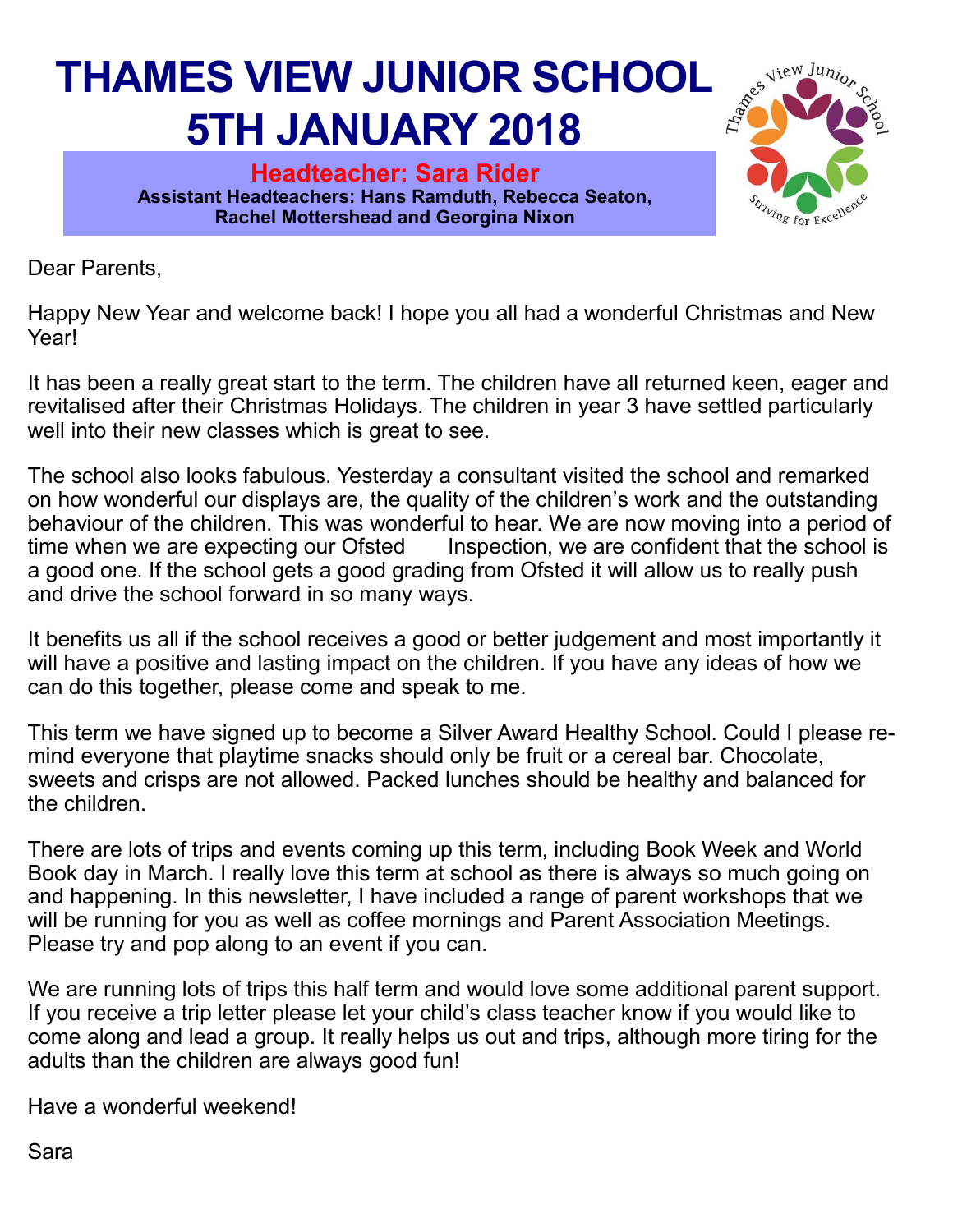## **Fundraising**

At the end of last term we held our first ever Christmas bazaar and it was a resounding success!

We managed to raise £933 overall which can now go into buying things for the children.

I was incredibly overwhelmed by the amount of people that came along to the event and the feedback we received was so positive. It was a fabulous afternoon and we will certainly be running more events like this in the future.

Thank you to all of you that came along!

If you are interested in helping the school raise funds or running an event please do come along to our next Parents Association Meeting. It would be great to see you there and to have your valuable input!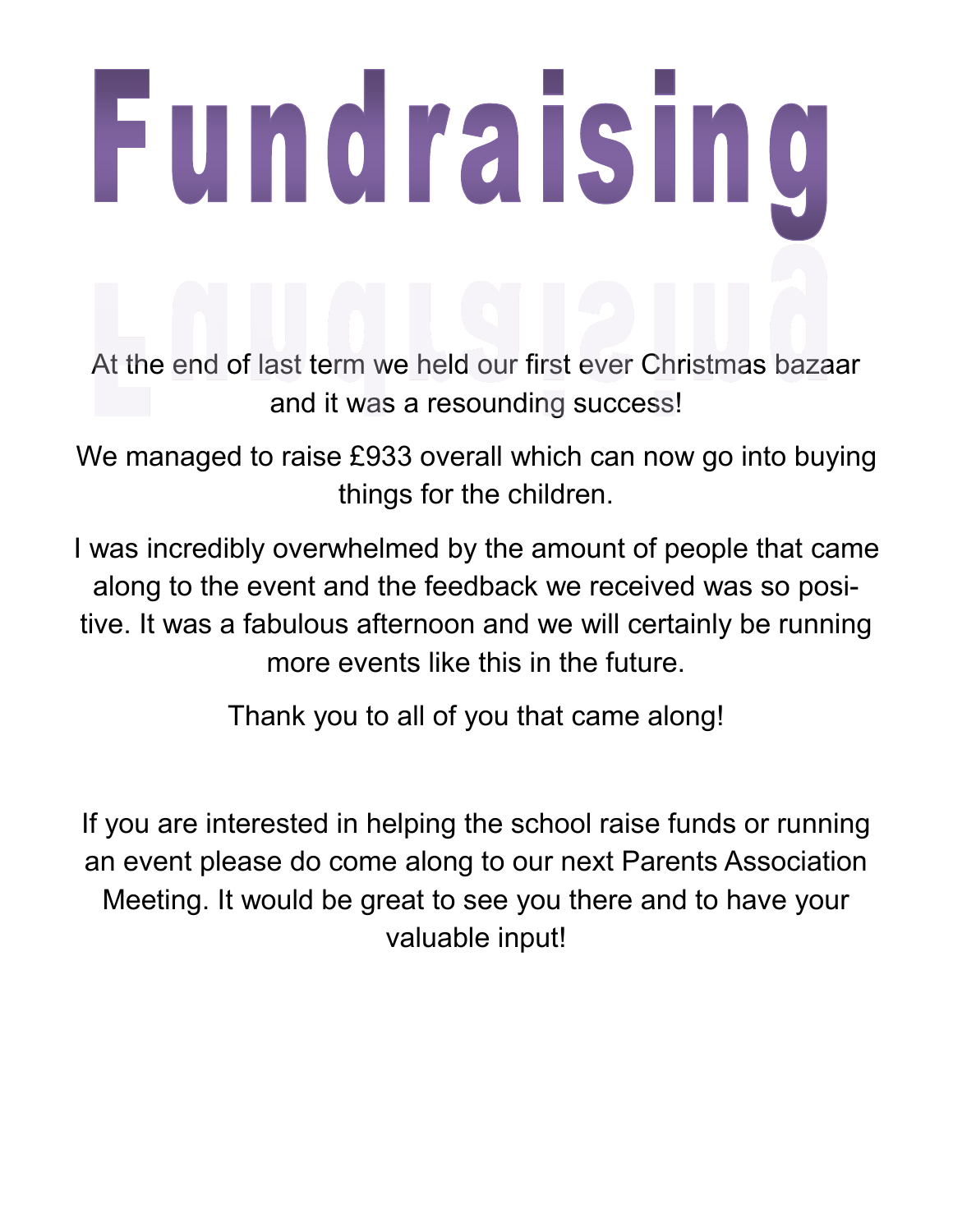## erm Dates

**Always handy to know! So please stick this somewhere!**

**3rd January– Back to School 9th February– Finish for Half Term 19th February– Back to School 29th March– Finish for Easter 1pm finish 16th April- Back to School 7th May– School Closed for Bank Holiday 24th May– Finish for Half Term 4th June– Back to School 20th July– Finish for Summer– 1pm Finish** 

**Other dates related to events in school will be released in the coming weeks.**